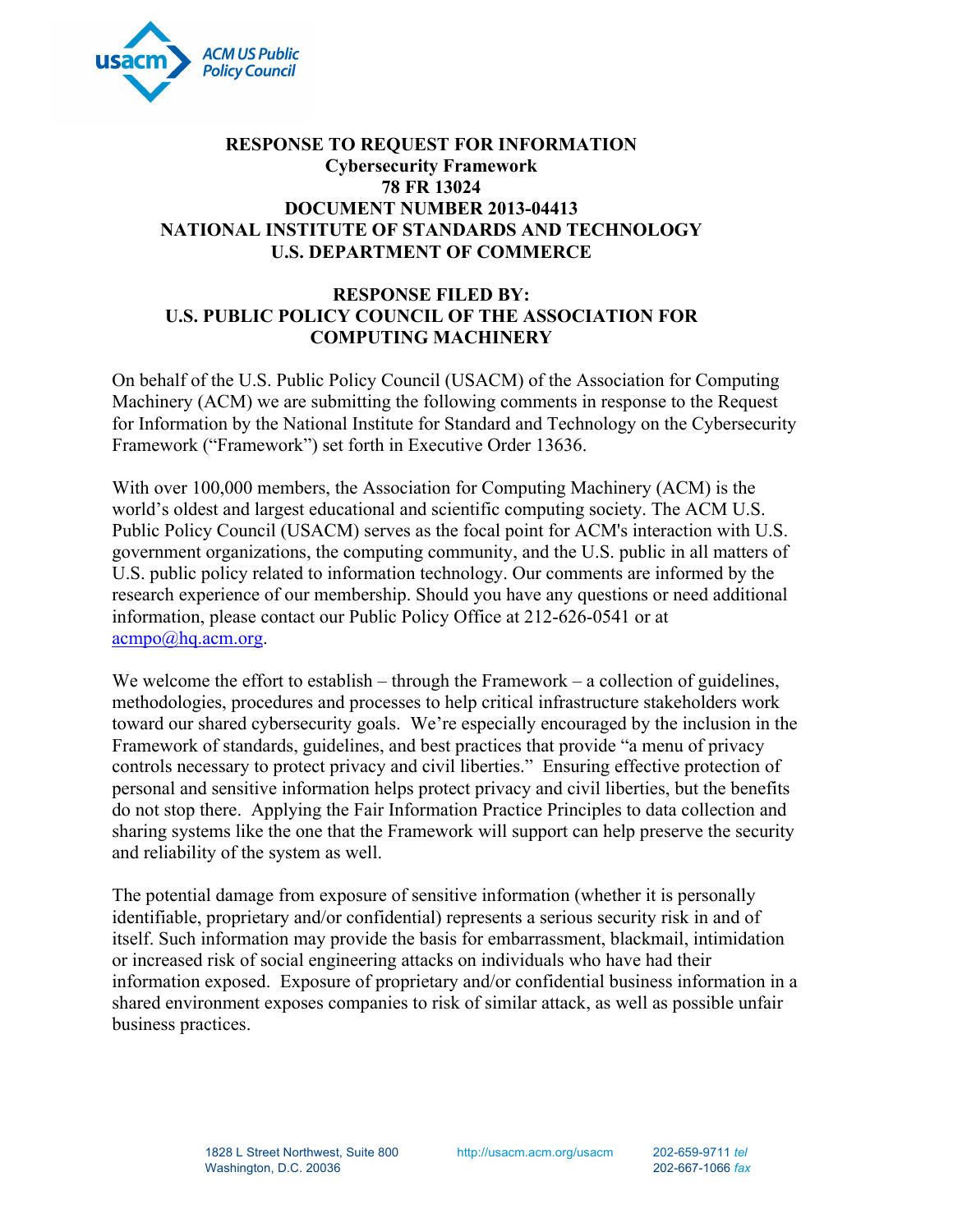

Recognizing the need for the sharing of such information, great care should be taken to control its access and use by the government as well as those parties with whom the information is shared. Section 5(d) of the Executive Order

"Information submitted voluntarily in accordance with 6 U.S.C. 133 by private entities under this order shall be protected from disclosure to the fullest extent permitted by law."

 is important guidance, but specific steps must be taken to help minimize the risk of adverse consequences. These consequences can include exposing personal and/or business inappropriate disclosure. In particular, access controls, data minimization and other Fair Information Practices should be considered to avoid circumventing existing legal limits on government access to this information. These practices can also make data management easier by reducing the amount of extraneous information collected. While parties may feel like erring on the side of disclosing more information rather than less, that choice can have information that competing and/or malicious entities may use to their advantage. This potential for harm to those who may wish to share threat information is a disincentive to such sharing.

 NIST should set up a Framework that acknowledges both the fluidity of cybersecurity and the variety of cybersecurity needs in various sectors. A key challenge to NIST encouraging the establishment of standards and conformity assessment testing is the speed by which new cybersecurity challenges and responses to those challenges emerge. This dynamic is significantly different from the challenges facing most other proposed standards projects. We propose that NIST invite contributions on how the effectively address this situation. To the extent that standards are going to be part of the Framework, we would encourage those standards to be sector-specific, or sufficiently narrow that the standard can be evaluated to demonstrate that it increases security for the covered systems.

Additionally, the Framework should include as many tools, guidelines, and other resources to encourage the design, development and implementation of cybersecurity from the time a system becomes operational. Programs like the Build Security In initiative that help build secure software are aimed at this objective, and should be included in the Framework.

#### **Answers to specific questions in the RFI**

#### **Current Risk Management Practices**

# **1. What do organizations see as the greatest challenges in improving cybersecurity practices across critical infrastructure?**

Unfortunately, the field of cybersecurity is not mature enough, compared to other fields, to rely on standards setting and conformance to accomplish security goals. The security and safety of other goods and services can be relied on if they conform to established standards. But for cybersecurity such a conformance process risks locking in systems to a cybersecurity environment of a specific point in time.

http://usacm.acm.org/usacm 202-659-9711 *tel*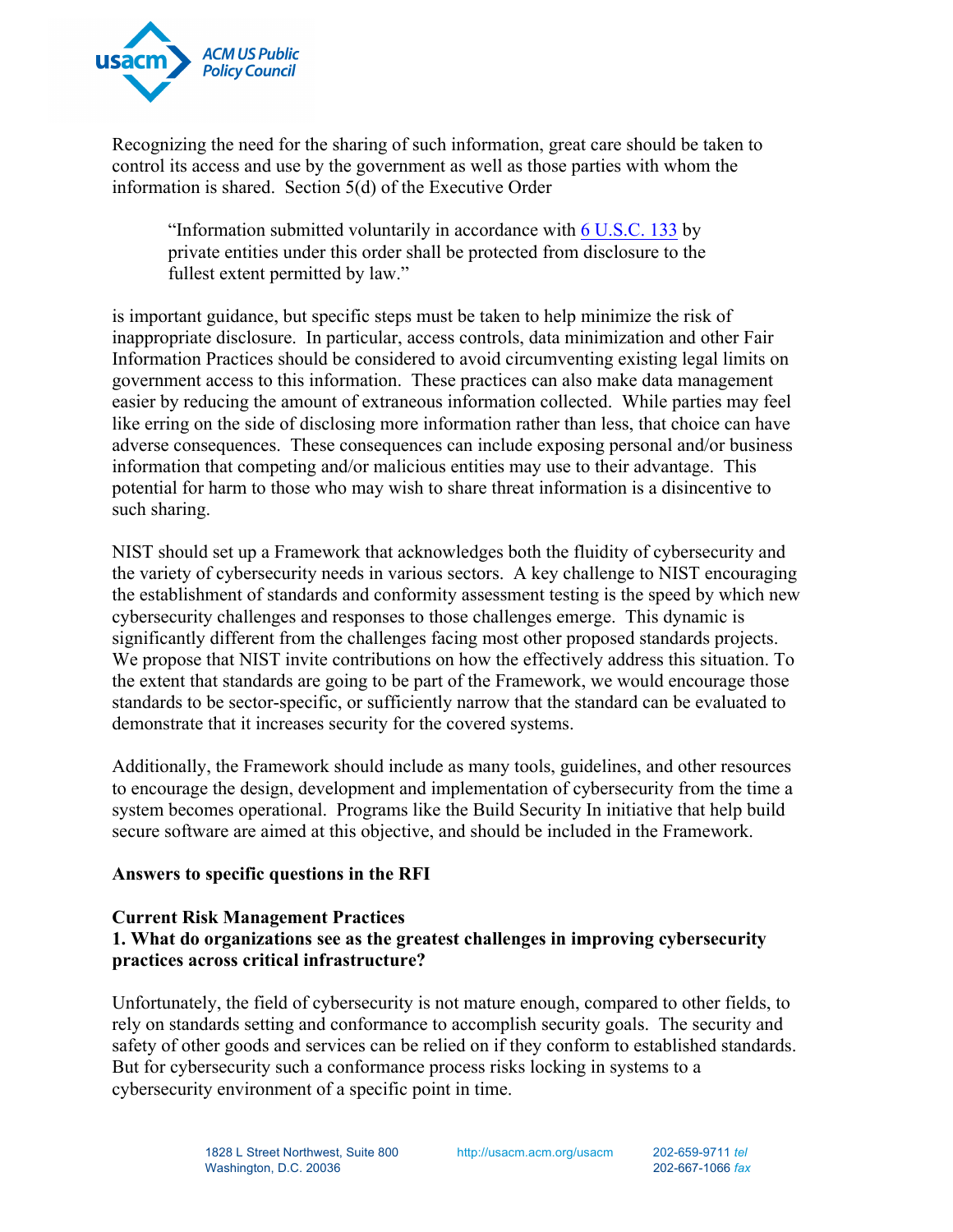

## **Specific Industry Practices 9. What risks to privacy and civil liberties do commenters perceive in the application of these practices?**

Our answer is focused on the application of the practices referenced in the RFI in the context of information sharing with the government and other entities.

 practices) can strengthen privacy and civil liberties protections by minimizing the risk of Information security and privacy are not tradeoffs to be balanced, but interrelated goals to be pursued. It is important to note that the application of at least some of the practices outlined in this section (encryption, key management, access controls, security engineering information exposure. Securing the confidentiality of private sector and personal information will strengthen privacy as well as security.

 The application of Fair Information Practice Principles (FIPPs) could run into conflict with personally identifiable and otherwise sensitive information, may minimize the risk of this type of conflict. two kinds of practices outlined in the RFI: monitoring and incident detection tools and capabilities and incident handling policies and procedures. As cyber attacks become increasingly sophisticated by combining a range of techniques, including social engineering, the evidence needed to detect and share threat information will increasingly include personal information, such as e-mail, web browser history, and other personal data. The conflict arises when this information is shared with government and intelligence agencies pursuant to section 5(d) of the Executive Order. Strong data minimization practices implemented prior to information sharing, including steps to de-identify

#### **11. How should any risks to privacy and civil liberties be managed?**

 Part of effective risk management is establishing processes and procedures for analyzing should be used as a floor or a minimum standard. The FIPPs are context dependent and a and mitigating risks to privacy and civil liberties as part of the Framework. The FIPPs concise means of specifying purposes and ensuring that data sharing occurs within the limits of purpose specification would help manage privacy and civil liberties risks. Tools that can help in this process include a dataflow-based lexicon. This is a compendium of standard representations of how personal information flows between different entities in the context of a particular purpose, such as the sharing of cybersecurity threat information for national security purposes. These tools can help reduce re-purposing of information, which is one precursor to privacy harm.

 privacy are useful tools to help manage privacy and civil liberties risks. While PIAs are often descriptive, they can and should also be used as analytical tools, wherein data flows are described and corresponding privacy risks are assessed in tandem. PIAs can have Privacy impact assessments (PIAs) and risk models that factor in specific threats to personal greater analytic capabilities if they include privacy risk models that enable analysts to plan for and respond to potential privacy harms by proposing appropriate risk management strategies (mitigation, avoidance, etc.).